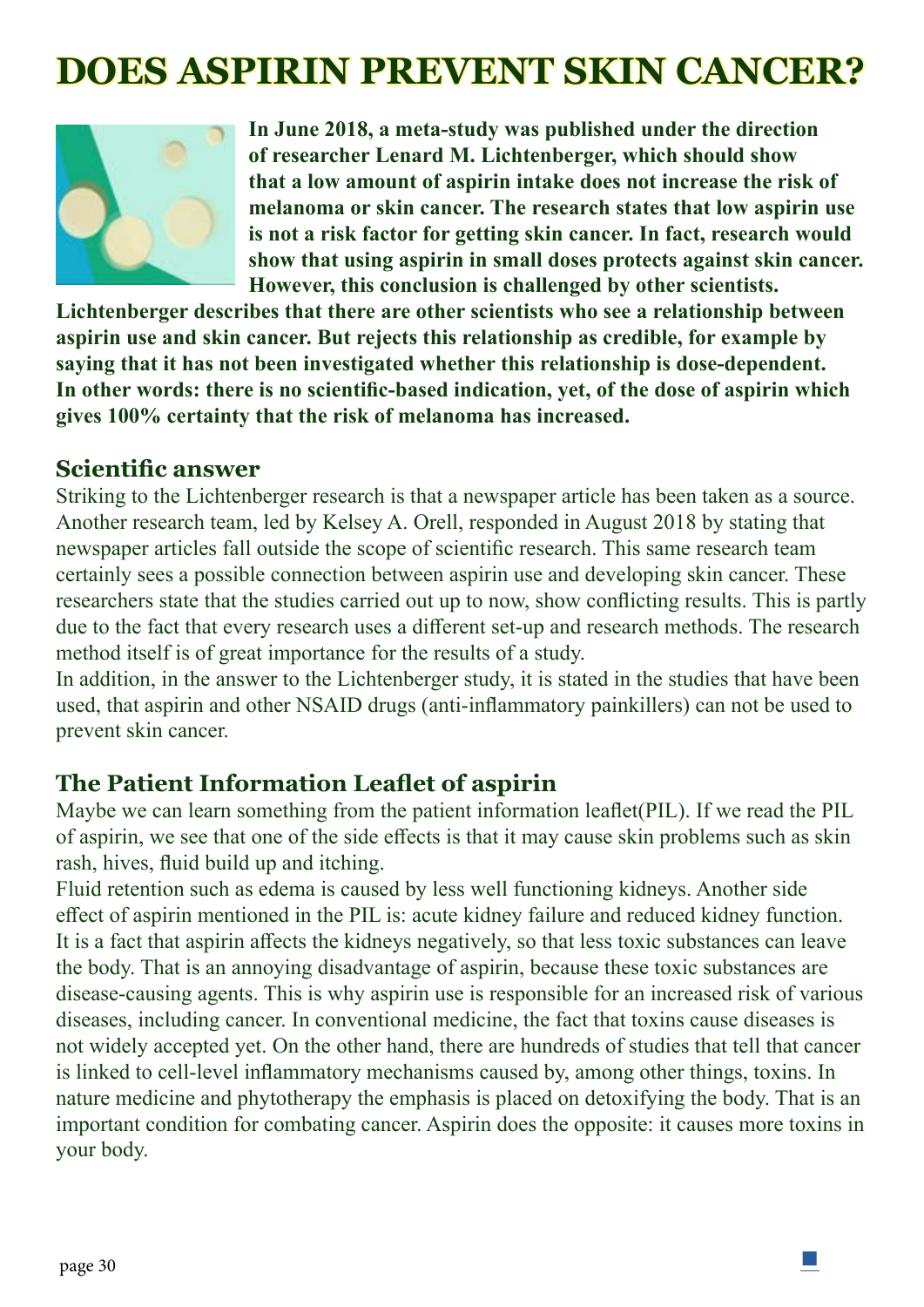Furthermore, this is stated in the PIL(translated from Dutch version):

Do not use Aspirin 500 mg in combination with:

methotrexate (a medicine prescribed for cancer, severe psoriasis and rheumatoid arthritis) if you use more than 15 mg per week (if you use less than 15 mg per week, you may use Aspirin 500 mg, but only on advice of your doctor)

## **More skin problems due to aspirin**

Methotrexate is a medicine used in cancer, psoriasis and arthritis. There is no further information about what kind of scary things happen when you combine this drug with aspirin. Of course there are other sites. There is a whole list of possible diseases that you can get from an interaction of this combination, including spontaneous bleeding, white skin and skin rash. Here too we see that, albeit in combination with another agent, aspirin causes skin problems. But, researchers say: "Given that NSAIDs in general and now aspirin, inhibit acute inflammation, it is tempting to speculate that perhaps one of the anticancer properties of aspirin may simply be the inhibition of inflammation that causes cancer."

In other words, researchers do not see any inflammatory problems with aspirin because it is an anti-inflammatory analgesic. And then it is speculated that the anti-inflammatory effect can also be effective against cancer. In any case, that means recognizing that inflammatory mechanisms are seen as a cancer cause.

Should we make a distinction between stopping inflammation on the short term and promoting them on the long term?

https://www.drugs.com/drug-interactions/aspirin-with-methotrexate-243-0-1590-0.html

#### **Speculation or science**

It is speculated that aspirin can sometimes fight the inflammations that cause cancer. Let's look at this in the light of thousands of studies showing that medicinal plants have anticancer effects. Considered this, aspirin is not a special medicine, there are thousands of plants that can do the same or that have more anti-inflammatory effect.

What is special is that a group of scientists in the Western countries are looking for evidence for the anti-cancer effect of aspirin. That while the majority of scientists from South America, Asia, Arabia and Africa are looking for medicines without side effects in the form of medicinal plants. In non-western areas, it is much more common to study antiinflammatory effects of plants, vegetables and fruit and to recommend these to combat cancer. The scientific literature on the healing power of plants has been greatly expanded. So far, 11 scientific studies have been done that give aspirin the benefit of the doubt and elevate this synthetic drug to a potential agent that prevents cancer.

#### **Difference between small and large doses**

At least it is fair to say that not all scientists agree on views. This happens during a paradigm shift. But some things are measurable.

 $\Box$ It is always stated that a small dose of aspirin works skin-protecting, but a big one does not. Large doses are not healthy and everyone agrees in the scientific world. A small dose is 75mg or 200mg. 500Mg is a large dose. The most sold doses in the Netherlands are 500mg and 400mg. In any case, they offer no protection because the doses are too high.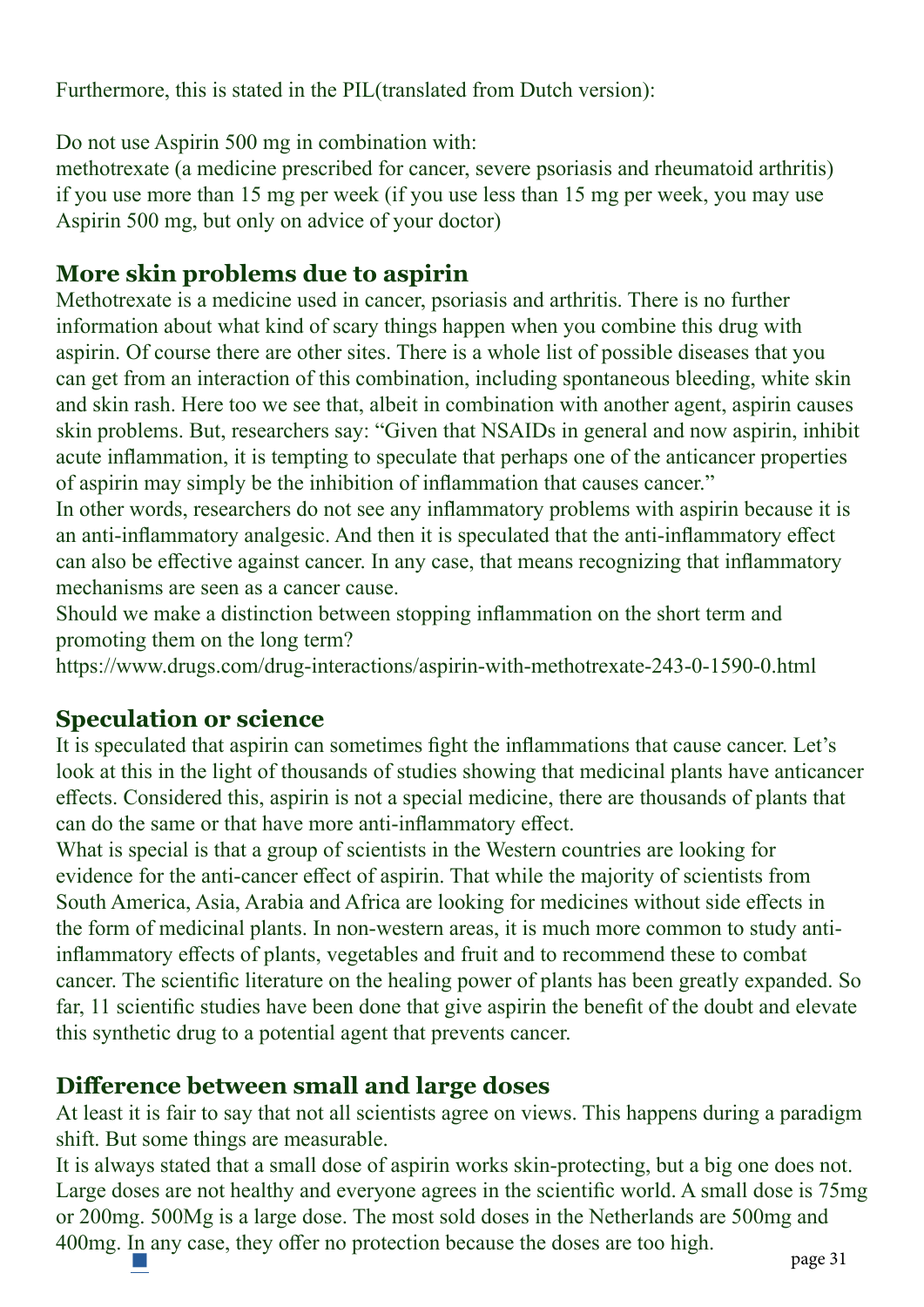#### **Ignoring research**

And then there are the investigations that are ignored. In total there are 597 studies on aspirin and skin cancer, but according to Lichtenberger and his followers, only 11 studies have been carried out well enough to conclude that aspirin protects against skin cancer.

#### **Aspirin increases the risk of skin cancer**

There are countless studies showing that aspirin actually increases the risk of melanoma. there is a study of 200,000 people. The research shows that men are twice as likely to develop skin cancer as they take aspirin. The dose you use is: 81 grams to 350 grams. 81 grams is seen as a low dose. This one research therefore overturns the entire proposition of Lichtenberger. https://www.futurity.org/aspirin-cancer-melanoma-1763002-2/

### **The road to a preventive drug**

Is this serious research into skin cancer prevention? Are scientists seriously looking for a remedy that prevents skin cancer? If the latter is the case, it is much more logical to compare the effect of aspirin with medicinal plants that have been proven to have anticancer effects. There are hundreds of plants known, which show much more healing power against different types of cancer and melanoma than aspirin. The question is whether all attention should be given to aspirin as a possible skin cancer preventive, since scientists are still very far from proof of this.

Since willow bark is the original natural source for salix acid, which is the main active component in aspirin, research should be done to willow bark tea instead of the synthetic substances.